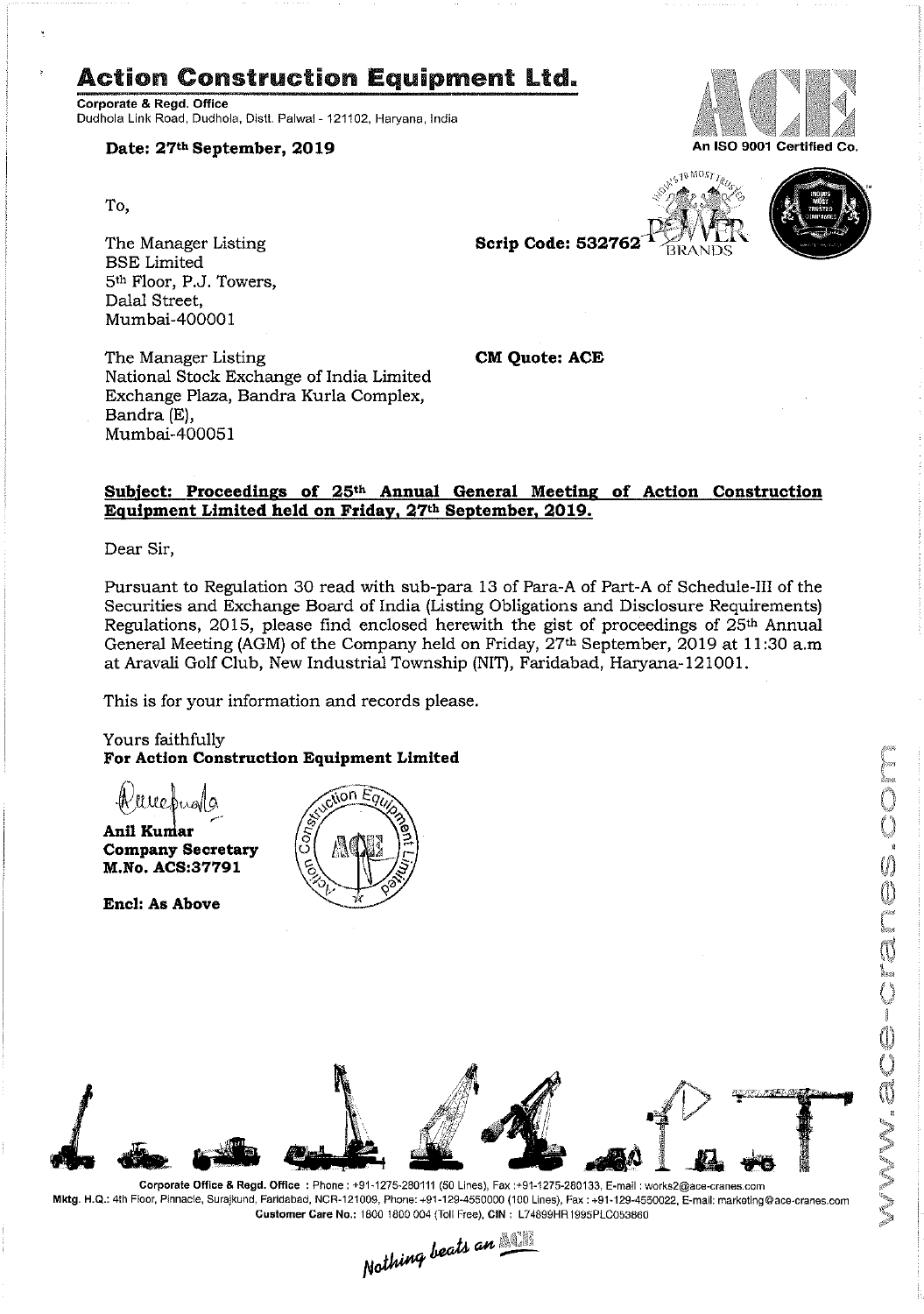## GIST OF PROCEEDINGS OF 25TH ANNUAL GENERAL MEETING OF THE MEMBERS OF ACTION CONSTRUCTION EQUIPMENT LIMITED HELD ON FRIDAY, 27<sup>TH</sup> SEPTEMBER, 2019 AT 11:30 AM. AT ARAVALI GOLF CLUB, NEW INDUSTRIAL TOWNSHIP (NIT), FARIDABAD, HARYANA-121001.

### Date, Time and Venue:

The 25<sup>th</sup> Annual General Meeting (AGM) of the Members of the Company was held on Friday, 27th September, 2019 at Aravali Golf Club, New Industrial Township (NIT), Faridabad, Haryana -121001.

The meeting commenced at 11:30 a.m. and concluded at 12:22 p.m. on the same day.

#### Gist of Proceedings:

Mr. Vijay Agarwal, Chairman and Managing Director of the Company took the chair and presided the meeting in accordance with the Article 67 of the Articles of Association of the Company. He introduced the Directors, statutory auditors, secretarial auditors and other officials of the Company.

| S. No. | Name :                     | <b>Designations</b>              |
|--------|----------------------------|----------------------------------|
|        | Mr. Vijay Agarwal          | Chairman & Managing Director     |
| 2      | Mrs. Mona Agarwal          | <b>Whole-Time Director</b>       |
| 3      | Mr. Sorab Agarwal          | Whole-Time Director              |
| 4      | Mr. Girish Narain Mehra    | Independent Director             |
| 5.     | Mr. Subhash Chander Verma  | Independent Director             |
| 6      | Mr. Keshav Chandra Agrawal | <b>Independent Director</b>      |
|        | Mr. Rajan Luthra           | Chief Financial Officer          |
| 8      | Mr. Anil Kumar             | Company Secretary                |
| 9      | Mr. Ravi Gulati            | Partner of M/s BRAN & Associates |
|        |                            | (Statutory Auditors)             |
| 10     | Mr. Anurag Jain            | Partner of M/s MZ & Associates   |
|        |                            | (Secretarial Auditors)           |

The following Directors/Officials were present at the meeting.

The Chairman informed about the financial performance of the Company for the financial year 2018-19. He also apprised about the prevailing business conditions in the business segments in which the Company operates.

The Chairperson informed the members present that  $M/s$  Vasisht  $\&$  Associates, Practicing Company Secretaries has been appointed as Scrutinizer to scrutinize the remote e-voting process and voting through ballot paper at the Annual General Meeting in a fair and transparent manner.

The requisite quorum being present, the meeting was called to order.

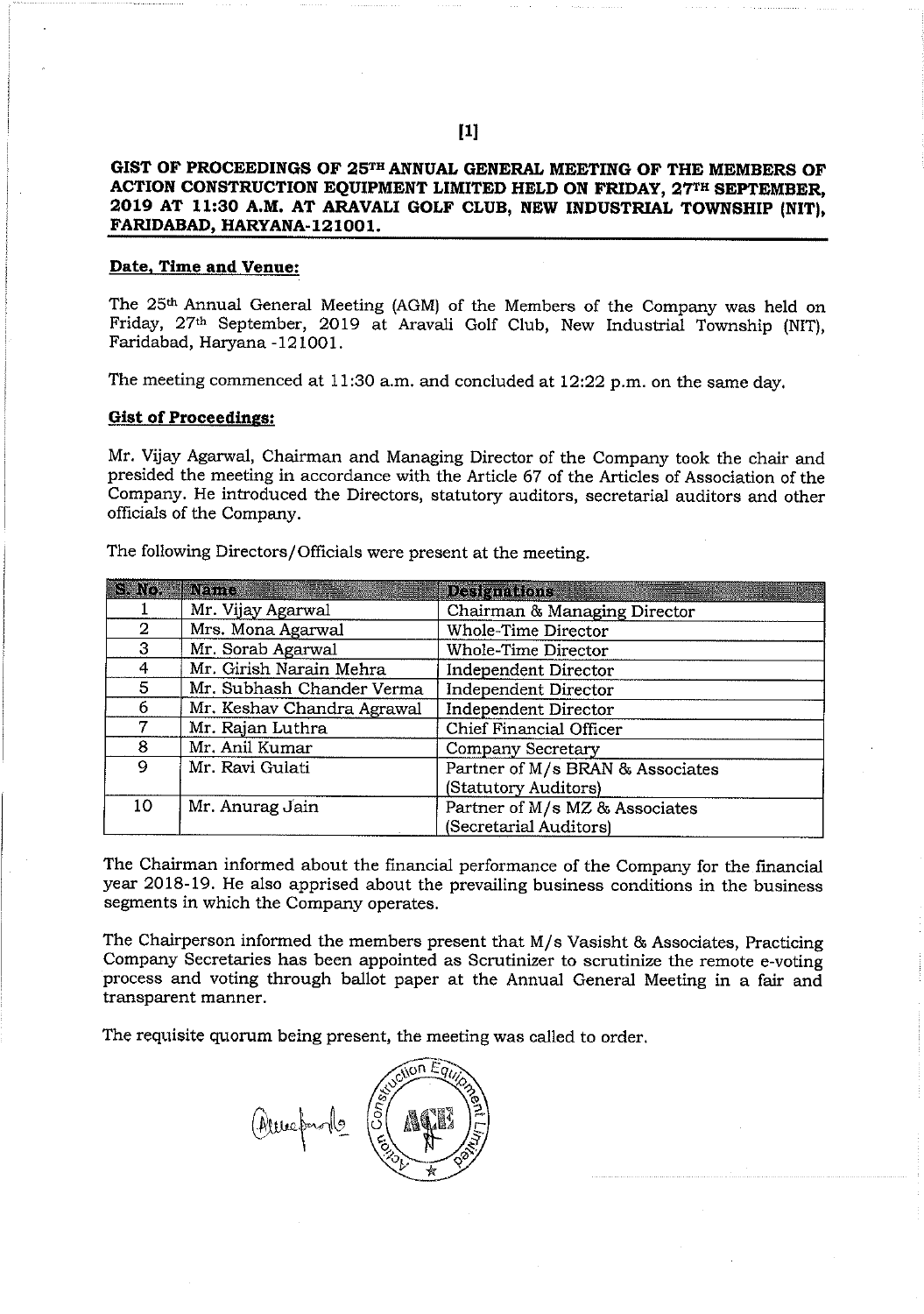The Chairperson asked queries/comments/feedback from the members present at the meeting. Few Shareholders raised queries on the affairs /business of the Company which were replied by Mr. Vijay Agarwal, Chairman & Managing Director.

With the consent of the members, the notice convening the Annual General Meeting, the Director's Report and the accounts for the financial year ended 31<sup>st</sup> March 2019 were taken as read. As there were no qualifications in the Audit Report, with the permission of shareholders it was not required to be read.

#### **Manner of Approval:**

Members whose name appeared in the Register of Members/ List of beneficial owners as on Friday, 20th September, 2019 (Cut-off date) were given the facility of remote e-voting on the resolutions set out in the AGM notice dated 05<sup>th</sup> August, 2019. The remote e-voting commenced on Monday, 23<sup>rd</sup> September, 2019 (9:00 a.m.) and concluded on Thursday, 26th September, 2019 (5:00 p.m.). Members, who could not cast their vote through e-voting, were provided the facility to vote through ballot at the Venue of the AGM.

Thereafter, Chairperson said that Ballot papers have already been distributed and requested to members to drop the same in ballot box after duly filling their option.

#### Resolutions proposed in the meeting;

#### Ordinary Business:

- 1. To receive, consider and adopt:
	- (a) The audited standalone financial statement of the Company for the financial year ended March 31, 2019 and the reports of Board of Directors and Auditors' thereon; (Ordinary Resolution) and
	- (b) The audited consolidated financial statement of the Company for the financial year ended March 31, 2019 and report of Auditors thereon. (Ordinary Resolution)
- 2. To declare final dividend on Equity Shares for the financial year ended March 31, 2019. (Ordinary Resolution)
- 3. To appoint a Director in place of Mrs. Surbhi Garg (DIN:01558782) who retires from office by rotation, and being eligible, offers herself for re-appointment. (Ordinary Resolution)

#### Special Business:

- 4. To ratify the remuneration of the cost auditors for the financial year ending March 31, 2020. (Ordinary Resolution)
- 5. Re-appointment of Mrs. Surbhi Garg (DIN:01558782) as Whole—Time Director, designated as Executive Director of the Company. (Special Resolution)

Allecepiste